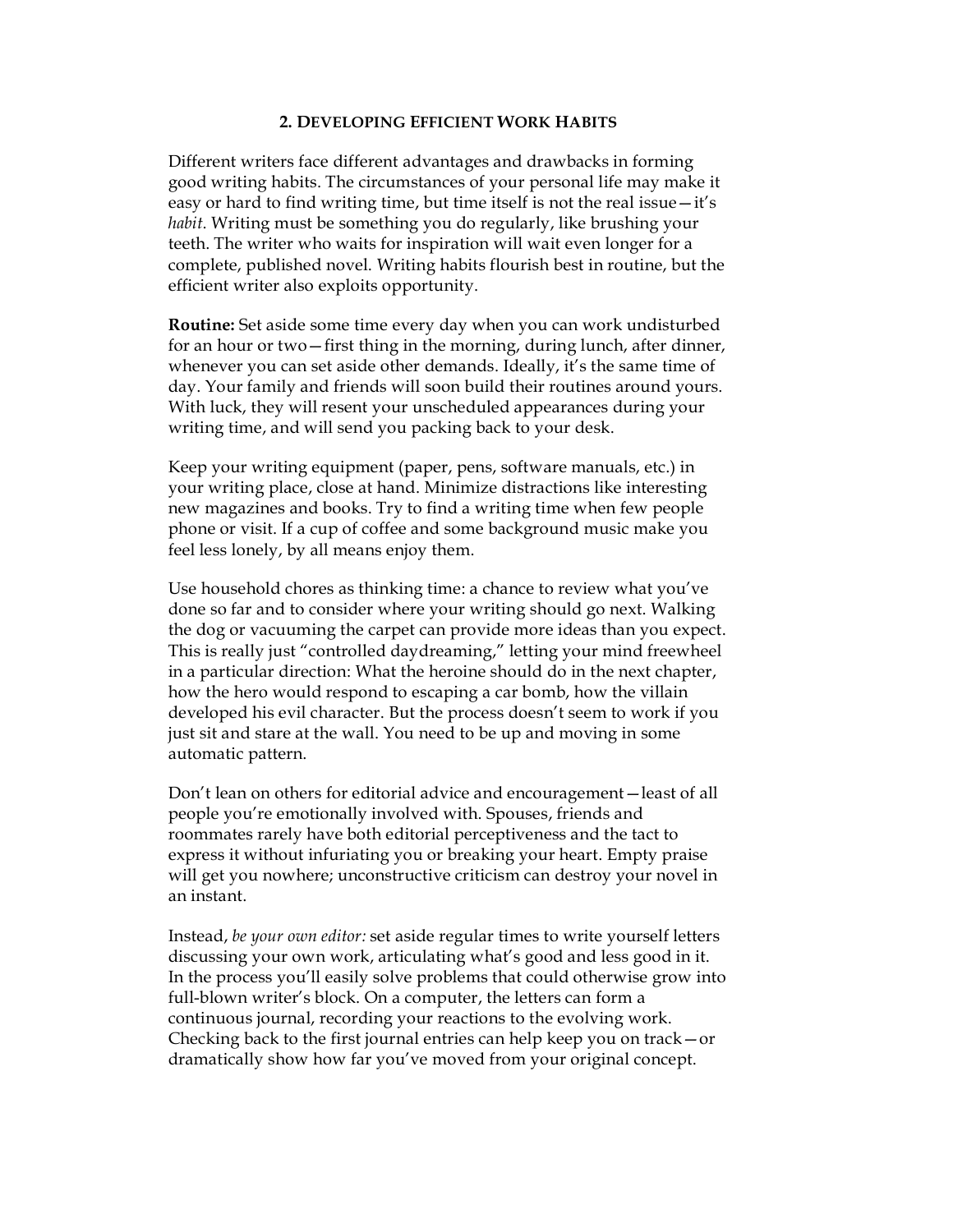Writing a letter to yourself is especially helpful if you're beginning to have anxieties about the story. Sometimes we try to suppress those anxieties, which only makes them worse. Anxiety turns to frustration and despair, and finally we abandon the whole project. If you can actually write down what bothers you about your heroine, or your plot, or whatever, the answer to the problem often suggests itself. The act of turning our chaotic thoughts into orderly sentences seems to lead to much quicker and more satisfying solutions.

(Here's a slightly outrageous tip: *Don't respect the text.* Just because you've written something down doesn't mean it has a right to exist. If your internal editor can find a better way to say something, junk the original version and go with the new one. If you can't find a better way, and the passage really isn't good, junk it.)

In addition to these self-addressed letters, keep a daily log of your progress. Word processors' word-count functions are powerful encouragers. The log can give you a sense of accomplishment, especially on big projects, and can enable you to set realistic completion deadlines. For example, if you know you can write 500 words in an hour, and you write three hours a week, you can have a completed novel manuscript of 75,000 words in 50 weeks. If you write ten hours a week, the ms. will be complete in 15 weeks.

Compile a "project bible." This is a list of facts, names, and so on that you expect to be using for constant reference. If you have some important research findings you plan to use, put them in the bible along with their sources. Include lists of characters' names (with descriptions, so their eyes don't change color), unusual words or spellings, etc. The best format for this bible may be a looseleaf binder you can carry with you. (A word of caution: If your bible gets too big to carry easily, you're defeating its purpose.)

**Opportunity:** If you decide you "can't write" unless you're seated at your Gigabyte II computer with Mozart on the stereo and no one else in the house, you're just making life harder for yourself. Your routine will always contain "dead time" when you're away from home (or at least away from your workplace) with no other task at hand. You might be waiting in a doctor's office, on a bus, or trapped in a large, dull meeting. Use that dead time constructively by carrying your notebook bible in which you can record at least a few lines of a rough draft. Or you might jot down some background notes about your project, or a self-editing idea that's just occurred to you. You can then use these when you're back at your desk producing finished text.